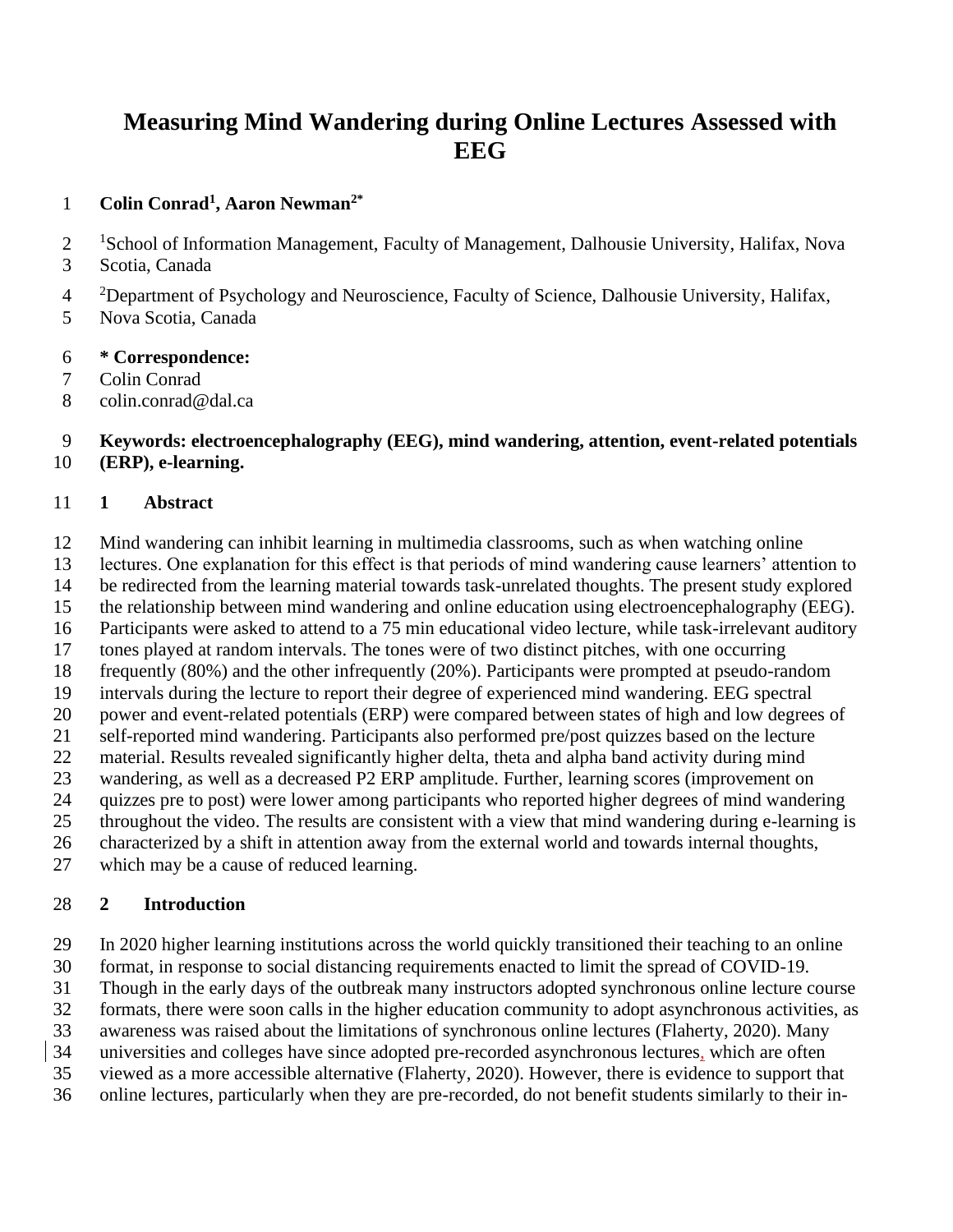- person equivalent (Williams, Birch & Hancock, 2012) potentially because they do not facilitate
- student engagement (O'Callaghan et al., 2017).

One of the ways that pre-recorded online lectures may fail to replicate in-person experiences is that

students' minds are more likely to wander (Szpunar, Moulton & Schacter, 2013). Mind wandering is

- a phenomenon characterized by a shift in attention away from a primary task, towards unrelated self-
- generated thoughts (Smallwood & Schooler, 2006; 2015). It has been found to impact performance
- on monotonous tasks, such as driving long distances (Y. Zhang & Kumada, 2017; Baldwin et al.,
- 2017) or learning from long texts or long lectures (Wammes and Smilek, 2017; Forrin et al., 2020). It
- follows that students who experience mind wandering learn less, as their attention is directed away from the material they are supposed to learn. Some scholars have concluded that teaching practices
- should therefore be developed to prevent mind wandering (Smallwood & Schooler 2015). Online
- lectures might similarly benefit by incorporating design principles that limit mind wandering and/or
- provide corrective feedback when it occurs.
- However, it is difficult to identify which pre-recorded or online lecture designs inhibit mind
- wandering because of the difficulty of measuring the mind wandering phenomenon in the first place.
- Although ex post questionnaires (i.e., administered after a learning video) can effectively measure the
- amount of subjective mind wandering across a period of time (Mrazek et al., 2013), they are unlikely
- to offer insights into when individual mind wandering episodes may occur during that period.
- Experience sampling is an alternative approach, in which people are prompted to respond to
- questions about their state of mind wandering at intervals throughout a task. However, this disrupts
- both mind wandering and the target task that the mind wandering occurs during (Schooler, 2004;
- Wammes & Smilek, 2017). It is desirable to identify an alternative approach which does not disrupt
- mind wandering or task performance, while also giving insights into the cognitive mechanisms
- behind the phenomenon. One potential approach is using electroencephalography (EEG), which monitors brain activity during an activity, in real time, without disrupting the activity as experience
- 
- sampling does.
- Although we are not aware of any EEG studies of mind wandering while watching recorded
- instructional lectures, this phenomenon can be incorporated into existing models of executive
- attention and control, and the neuroimaging techniques for measuring them (Smallwood & Schooler,
- 2006). Past research on the presence of mind wandering during meditation tasks have suggested that
- the regulation of attention is linked to heightened activity in the prefrontal cortex and anterior
- cingulate cortex (Hasenkamp et al., 2012; Xu et al., 2014). We can posit that there may be a similar
- link in the online lecture context and that it is measurable.
- EEG studies have similarly found associations between mind wandering and attentional
- disengagement with stimulus processing. Braboszcz and Delorme (2011) identified two varieties of
- EEG measures which were associated with mind wandering. First, they investigated spectral
- frequency (oscillatory) effects in their EEG data, and noted increased frontal delta and theta, as well
- as decreased occipital alpha power during mind wandering. Second, they observed an increased-
- amplitude of the attention-related P2 event-related potential (ERP) component response to auditory
- stimuli during reported states of mind wandering in a meditation task. These findings have been
- corroborated by further work which found theta power to be a reliable measure of mind wandering
- generally (van Son et al., 2019) as well as increased P2 amplitude (Xu et al. 2018). Given this
- evidence, it may be possible to measure oscillatory and ERP correlates of mind wandering during an
- e-learning task, such as when learning from online lectures.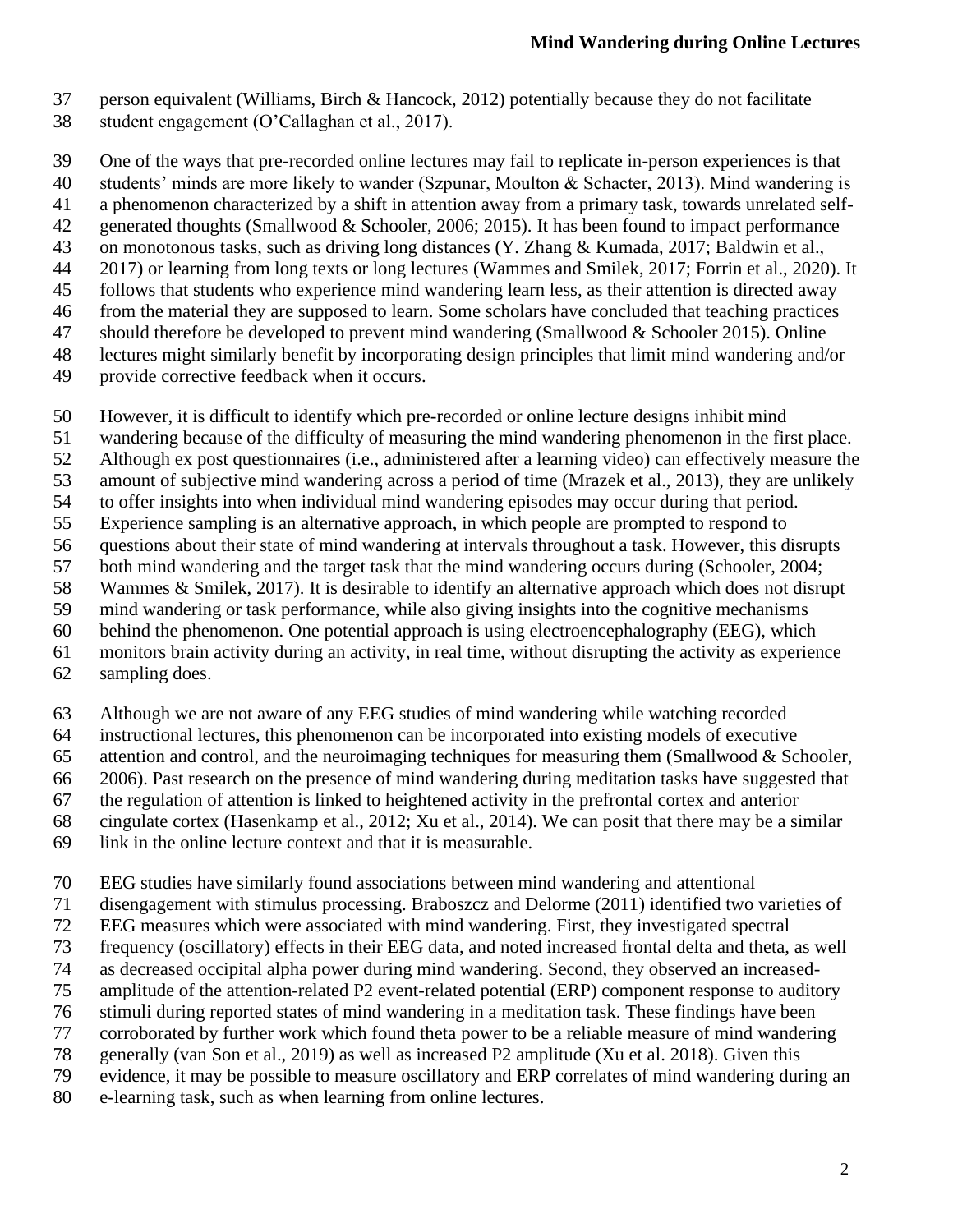- In this study, we sought to identify EEG markers of mind wandering during an online lecture task
- which required sustained attention. We designed an experiment which administered frequent and
- infrequent auditory stimuli (and "oddball" paradigm) which participants were instructed to ignore
- (Squires et al., 1975; Braboszcz & Delorme, 2011). Participants also underwent experience sampling
- and were prompted to report their degree of mind wandering at pseudo-random intervals throughout
- the lecture (Wammes & Smilek, 2017). Following Braboszcz and Delorme (2011), we compared
- EEG responses to auditory tones in the 10 s period immediately preceding periods of heightened mind wandering, to those preceding on-task thought. Participants were also given quizzes on the
- lecture content both before and after the lecture, and an ex post self-report questionnaire. Based on
- the work of Sullivan et al. (2015) and the NASA Task Load Index (NASA TLX 1989), the
- questionnaire measures were administered to identify whether there was an effect of task load or
- whether the reported mind wandering was related to the information technology artifact.
- As noted, Braboszcz and Delorme (2011) observed a heightened P2 response to both standard and
- oddball during periods of mind wandering, which was possibly the result of increased sensitivity to
- outside stimuli. They also observed heightened oscillatory activity at the delta and theta bands, as
- well as reduced activity at the alpha band in the occipital region during periods of mind wandering.
- We hypothesized that these markers would be similarly present in a sustained e-learning task. We
- also predicted that self-reported mind wandering would be negatively correlated with online lecture
- learning outcomes. Such results would provide evidence that mind wandering is related to changes in
- attention, that these changes have an impact on learning during online lectures. It would also suggest markers of mind wandering which could be used to evaluate online lecture design in the future.
- 

### **3 Methods**

### **3.1 Participants**

- 104 Fifty-two students (36 women and 16 men, aged 17-28 years;  $M = 20.6$ ,  $SD = 2.5$ ) gave written
- consent to participate in the experiment. Five participants' data from the EEG analyses are not
- reported here due to technical errors with the recording, leaving a sample size of 48 individuals.
- Participants were excluded from the study if they were not fluent in English, were taking medication
- 108 that could lead to abnormal EEG, or identified as having neurological disorders. Participants were<br>109 also excluded if they had taken a course in venture capital, the subject of the learning video.
- also excluded if they had taken a course in venture capital, the subject of the learning video.
- Participants provided written and informed consent and were financially compensated CAD \$25 for
- their time. All procedures were reviewed by the Dalhousie University research ethics board,
- according to the Canadian Tri-Council Policy Statement and the Declaration of Helsinki.

# **3.2 Stimuli**

- The teaching video was a 75-minute English language video about venture capital (Fu, 2017). The
- subject matter and video were chosen because it was on a subject not commonly taught to our subject
- 116 population (who comprised mainly psychology and neuroscience students, and who were screened to
- have no knowledge of the topic). The video consisted exclusively of two lecturers talking, and
- questions from the lecture hall audience. Pilot testing suggested that this video would trigger
- variations in mind wandering and attention for most participants.
- The auditory stimuli were tones of 100 ms duration; standard (frequently presented) tones were 500 Hz and oddball (infrequent) tones were 1000 Hz.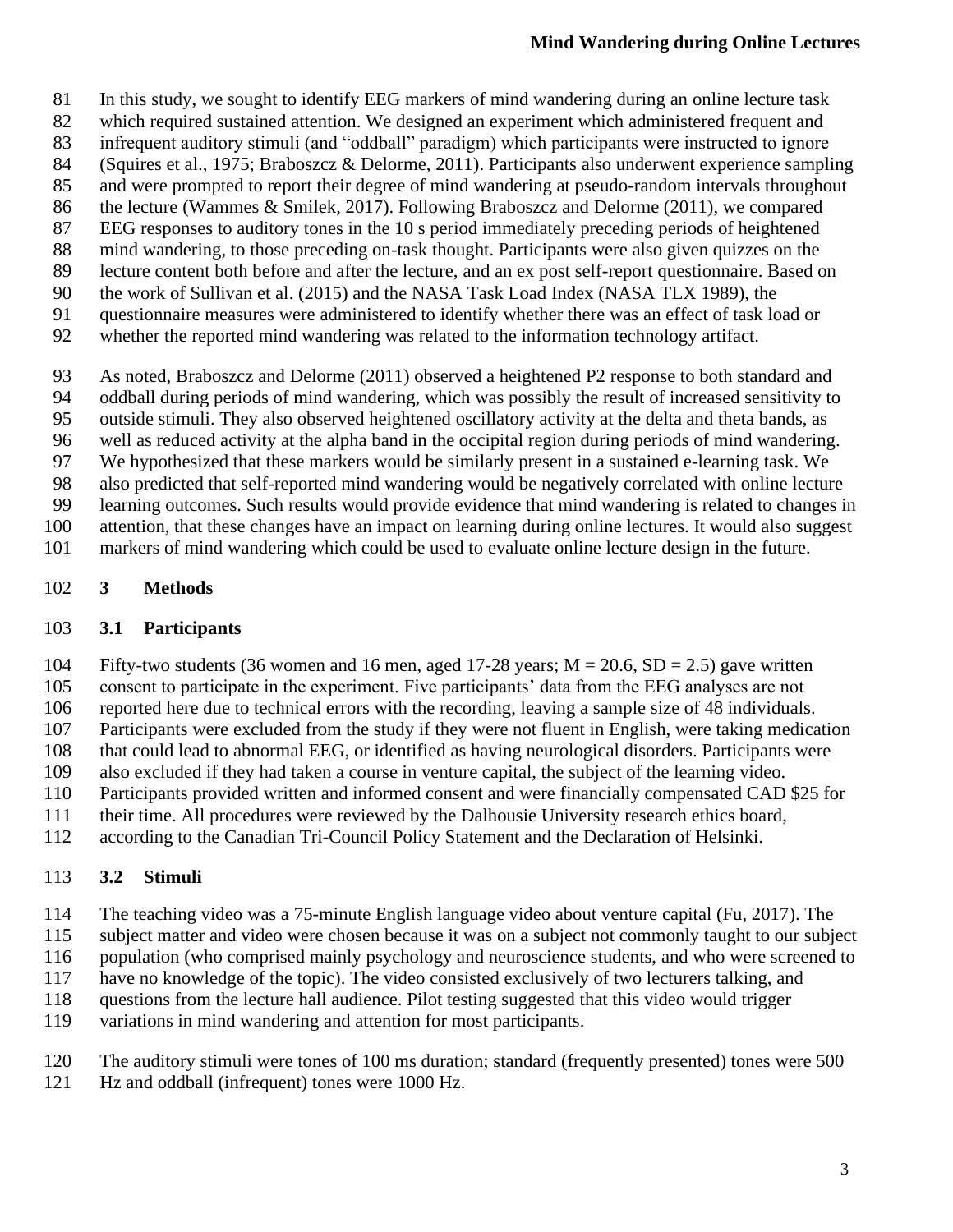- The quiz consisted of 10 multiple-choice questions on content from the video. The quiz was
- administered before and after the video. The pre study and post study quiz was developed by the
- research team based on the video lecture content. The ex post questionnaire consisted 25 items
- including degree of task load (NASA TLX, 1988), the degree of experienced mind wandering related
- to technology (Sullivan et al., 2015), and sources of experienced mind wandering unrelated to
- technology (Sullivan et al., 2015). Additional items to measure interest in the course material and
- perception of attention throughout the video were also added.

### **3.3 Procedure**

- After providing informed consent, participants were fitted with the EEG cap and were brought to the
- testing room. Participants completed the pre-study quiz and then were instructed to pay attention to
- 132 the video and ignore the audio tones. Once EEG recording commenced, the video was started, and<br>133 tones were played such that they were distinguishable over the lecture audio track. Tones were
- tones were played such that they were distinguishable over the lecture audio track. Tones were
- 134 presented at intervals chosen randomly from a uniform distribution (1.0–1.5 s; mean 1.25 s), the order of standard and oddball tones was randomized, constrained such that 80% of the tones were
- standards and 20% oddballs. Ten mind wandering prompts were presented at pre-determined
- intervals throughout the video with the intervals between prompts being selected from a uniform
- random distribution ranging from 1–16 min. At each prompt, participants were asked to report their
- degree of mind wandering or on-task experience from the time period immediately before the mind
- wandering prompt (Wammes & Smilek, 2017). The options were structured in a 5-point Likert-like
- scale ranging from "completely on task" to "completely mind wandering". Stimulus presentation was
- controlled by a personal computer running the Windows 8 operating system. The video was played
- using Windows Media Player, while presentation of auditory tones, and collection of manual
- responses, was controlled by code written in the PsychoPy library (version 1.81; Pierce, 2007).
- Videos were presented on a ViewSonic VS 16265 video monitor located 32 cm from the participant's
- face and audio was delivered through Mackie MR5 MKIII speakers connected through a Mackie
- ProFX8 mixing board. Following the study, the ex post questionnaire was administered, followed by
- 148 the post-study quiz.

### **3.4 EEG Recording**

- Participants were fitted with 32 scalp electrodes (ActiCap, BrainProducts GmbH, Munich, Germany)
- positioned at standard locations in a soft cap according to the International 10-10 system and
- referenced during recording to the average of all electrodes. Bipolar recordings were made between
- the outer canthi of the two eyes and above and below one eye, to monitor for eye movements and
- blinks. Electrode impedances were kept below 30 kOhm throughout the experiment.
- Electroencephalography data were sampled at 512 Hz using Refa8 amplifier (Advanced
- 156 NeuroTechnologies, Enschende, The Netherlands), bandpass filtered between 0.01 and 170 Hz, and<br>157 saved digitally using the ASAlab software (Advanced NeuroTechnologies). The identity of each
- saved digitally using the ASAlab software (Advanced NeuroTechnologies). The identity of each
- audio tone (standard/oddball) was communicated to the EEG amplifier via TTL codes sent from
- PsychoPy via the parallel port (Peirce, 2007). To precisely synchronize the onset timing of each
- auditory tone with the EEG system, a custom-built, Arduino-based device (Baker, 2013) was used
- which took its input from the audio output of the mixing board that also fed the speakers, and sent a
- TTL pulse to the EEG system every time a voltage deflection (sound onset) was detected.

### **3.5 Artifact Correction and Data Processing**

- The MNE-Python library (Gramfort et al., 2013; 2014) was used for all data preprocessing. The onset
- of each audio event was defined by the timing of the signals from the Arduino device, with the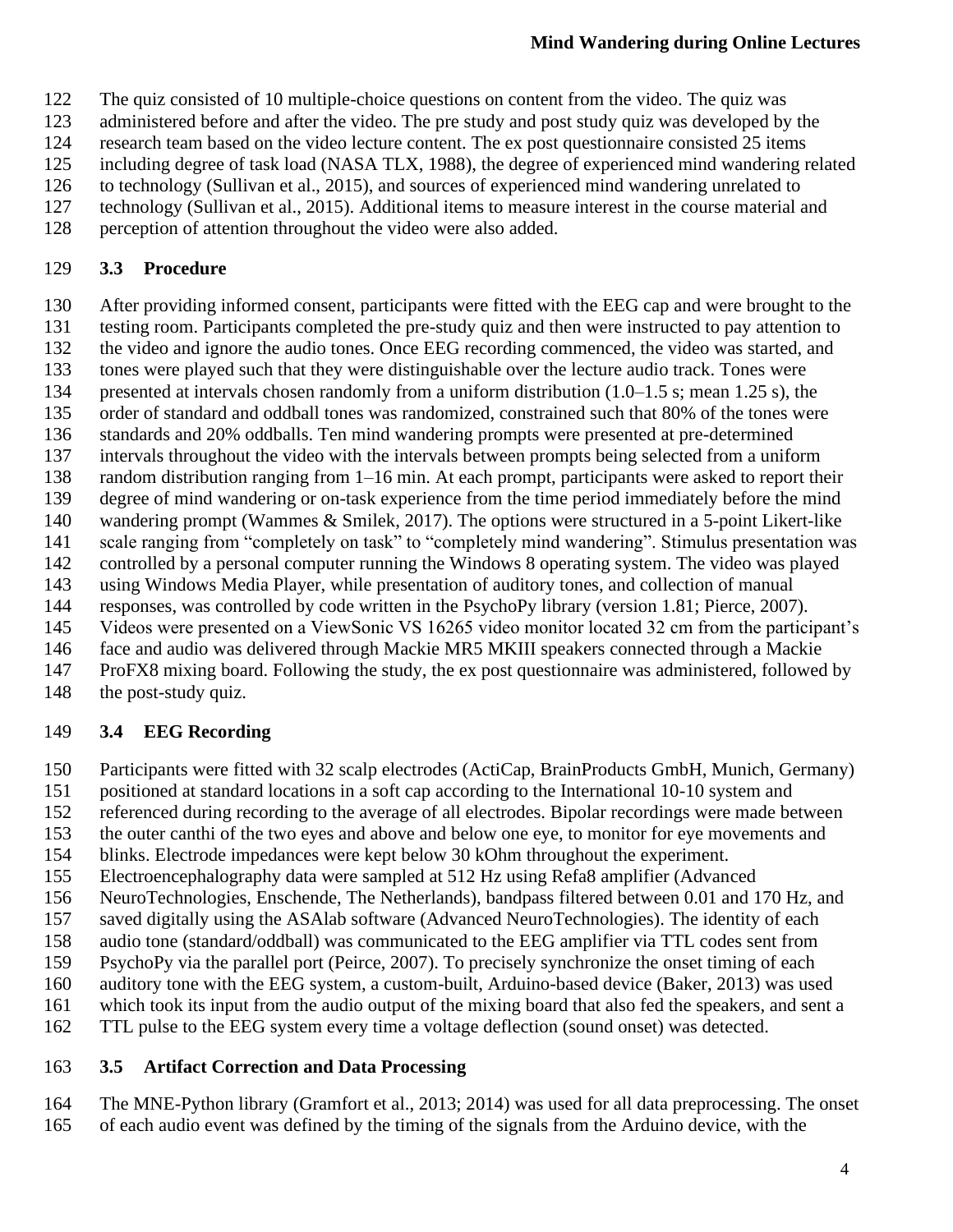- identity of the tone type (standard/oddball) defined by the event code sent immediately prior to sound
- onset. For ERP analysis, a 0.1 to 40 Hz bandpass filter was applied to the data, followed by manual
- identification and removal of electrodes and epochs with excessive noise. The data were then
- segmented into epochs spanning 200 ms prior to the onset of each auditory tone, to 1 s after.
- Independent components analysis was then used to identify and remove artifacts such as eye blinks
- and eye movements (Delorme et al., 2004) using the FastICA algorithm (Hyvarinen, 1999). Following ICA artifact correction, data were re-referenced to the average of the two mastoid
- electrodes (TP9 and TP10). EEG data were analyzed for stimuli occurring from 0–10 s before a mind
- 
- 174 wandering prompt, and labeled based on user responses to the prompts (i.e., a 5-point Likert scale).<br>175 For ERPs, epochs were analyzed in the time domain by calculating the average amplitude during the For ERPs, epochs were analyzed in the time domain by calculating the average amplitude during the
- component time windows (see below). Oscillatory analyses were performed by transforming the
- time-locked epoch data into the frequency domain using Morlet wavelets with 100 log-spaced
- 178 frequencies ranging from 2 to 30 Hz with 1 cycle at the lowest frequency increasing linearly to a maximum of 15 cycles at the highest frequency. We also used Welch's (1967) method to compar
- maximum of 15 cycles at the highest frequency. We also used Welch's (1967) method to compare
- mean power spectrum density (PSD) from the whole 1 s epoch from the delta (2-4 Hz), theta (4-7
- Hz), alpha (8-12 Hz) and beta (13-30 Hz) frequency bands.

### **3.6 Statistical Analysis**

Given that there were exactly 10 mind-wandering prompts for each participant, there was no

variability in the number of responses, though there was variability in the degree of mind wandering

reported. Data from 4 participants were excluded due to technical issues in their recording. This

186 resulted in a total of 5525 epochs between the 10 conditions (2 tone types  $\times$  5 levels of mind

wandering).

We predicted the effect of the P2 component and chose the time windows of 225–275 ms, based on a

189 prior study with a similar paradigm (Conrad & Newman, 2019). After assessing the grand average waveforms from the present study, however, we realized that the timings from the prior study did not

generalize. We thus selected new time intervals for statistical analysis, based on visual inspection of

the present dataset. We also observed visual differences in the N1 component immediately preceding

the P2, which might have reflected mind wandering. Dependent measures for ERP analysis were

mean amplitudes over the 75–125 ms (for the N1) and 150–200 ms (for the P2) intervals, over a

- frontal region of interest (including electrodes Fz, F3, F4, FC3, FC4, Cz, C3, and C4).
- For oscillatory analysis, the dependent measures were the power in each of the frequency bands of
- interest centered on two regions; a frontal region (including electrodes Fz, Fp1, Fp2, F3, F4) and an
- occipital region (including electrodes POz, Oz, O1 and O2).
- All statistical analysis was performed using linear mixed effects (LME) using the R language

(version 3.6.1) the mgcv library (Wood, 2020). The model's fixed effects included reported mental

state (5-point scale) and stimulus type (standard, oddball); random effects included by-subject slopes

- for mental state and stimulus type, as well as random intercepts for each subject. Random effects of
- electrode location were included in the PSD comparisons. Analyses of self-report measures were
- conducted using linear regression. All results were interpreted for significance using the Bonferroni-
- Holm correction to account for multiple comparisons.

# **4 Results**

We collected 480 responses to experience sample probes from the 48 participants whose data is

included in the study of which 112 corresponded to "completely on task" (Level 1 on a Likert scale),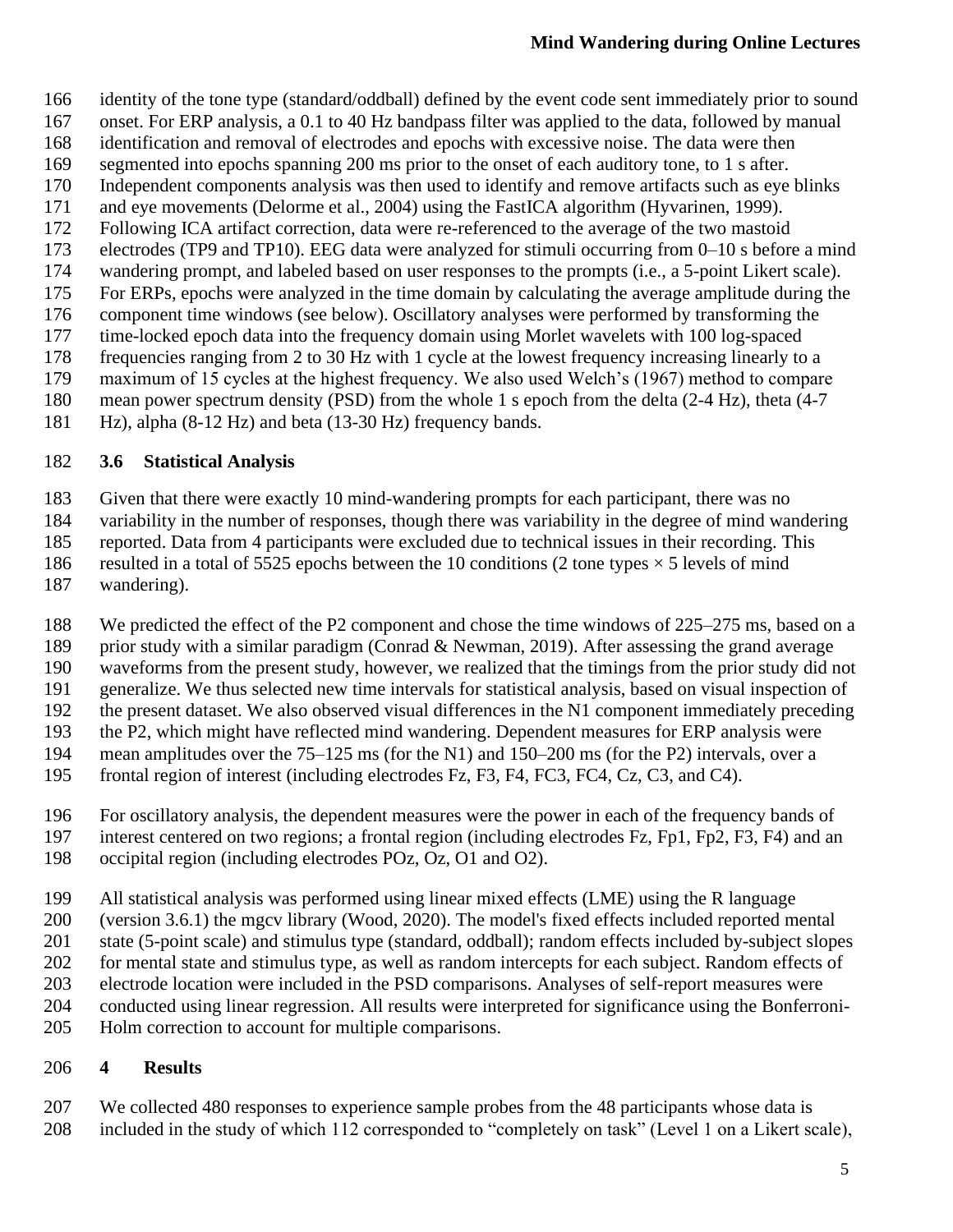- 149 to "somewhat on task" (Level 2 on a Likert scale), 110 to "neither mind wandering nor on task"
- (Level 3 on a Likert scale), 81 to "somewhat mind wandering" (Level 4 on a Likert scale), and 28 to
- "completely mind wandering" (Level 5 on a Likert scale). In line with Wammes and Smilek (2017),
- we observed increased degrees of mind wandering as the lecture progressed, noticing a pronounced
- difference between samples collected at the 15-minute and 30-minute marks and a significant linear
- 214 relationship between degree of reported mind wandering and elapsed lecture time  $(t = 7.541; p <$ 0.001). Multivariate linear regression of the ex post scales and experience sampling questions
- revealed a significant positive correlation between ex post reported mind wandering and the
- 217 experience sample average scores (*F* (1, 46) = 10.59;  $p = 0.0021$ ;  $R^2 = 0.169$ ). We also observed a
- significant effect of gender on ex post reported mind wandering  $(F (1, 46) = 12.09; p = 0.001; R^2 =$
- 0.191).
- Participants' scores on the quiz assessing their knowledge of the lecture content were significantly
- 221 higher after watching the video ( $M = 4.82$ ;  $SE = 2.18$ ) than before ( $M = 2.86$ ;  $SE = 1.27$ ;  $t = 5.13$ ,  $p <$
- 222 0.001), which suggests that participants attended to, and learned from the video. However, in both the
- pre- and post-lecture quizzes, participants correctly answered fewer than 50% of the 10 questions
- asked. Linear regression analysis of the improvement of quiz scores revealed a significant negative
- relationship between the average of the ex post mind wandering measures and quiz score
- 226 improvement (*F* (1, 46) = 5.047; *p* = 0.0295;  $R^2$  = 0.079).
- The grand average waveforms are illustrated in Figure 1, for a cluster of electrodes over the anterior-
- central midline. We observed ERP components corresponding to the P1-N1-P2 complex, which 229 varied in amplitude between conditions. These included a positive component peaking around 50 ms, a negative component peaking around 100 ms, and then a positive component peaking around 175
- ms.
- Results of the LME comparisons of event-related potentials are provided in Figure 2. Analysis
- 233 revealed a significantly lower amplitude generated by standard stimuli ( $\beta$  = -0.953; t = -2.88;  $p$  =
- 0.0041) during states reported at level 4 on the scale compared to those at level 1 during the 150-200
- ms window corresponding to the P2 component. We also observed significantly lower amplitude
- 236 generated by oddball stimuli  $(\beta = -1.135; t = -2.71; p = 0.0067)$  during states reported at level 3
- compared to those reported at level 1. Significantly greater negative amplitude was also observed
- among oddball stimuli at the 75-125 ms window, corresponding to the N1 component.
- Power spectral density is represented as topographic maps and value by frequency in Figure 3.
- Results from LME analysis on oscillatory activity are summarized in Figure 4. As can be seen in this
- figure, power in all three frequency bands analyzed increased steadily as self-reported level of mind
- wandering increased. Analysis of band power over the 1 s windows revealed increased delta power in
- 243 the frontal region during states reported at level 5 relative to those reported at level 1 ( $\beta$  = 0.938 t =
- 244  $3.24$ ;  $p = 0.001$ ). We similarly observed significantly greater frontal theta band power during states
- 245 reported at both level 4 (*β* = 0.543;  $t = 2.52$ ;  $p = 0.011$ ) and level 5 (*β* = 1.035;  $t = 3.52$ ;  $p < 0.001$ ) when compared to level 1. Significantly greater occipital alpha band power was observed during
- states reported at both level 4 (*β* = 0.763; t = 2.747; *p* = 0.002) and level 5 (*β* =1.051; t = 2.77; *p* =
- 0.0055). We did not find any significant trends in beta band power. All trends in oscillatory activity
- appeared to increase linearly with heightened degrees of mind wandering.
-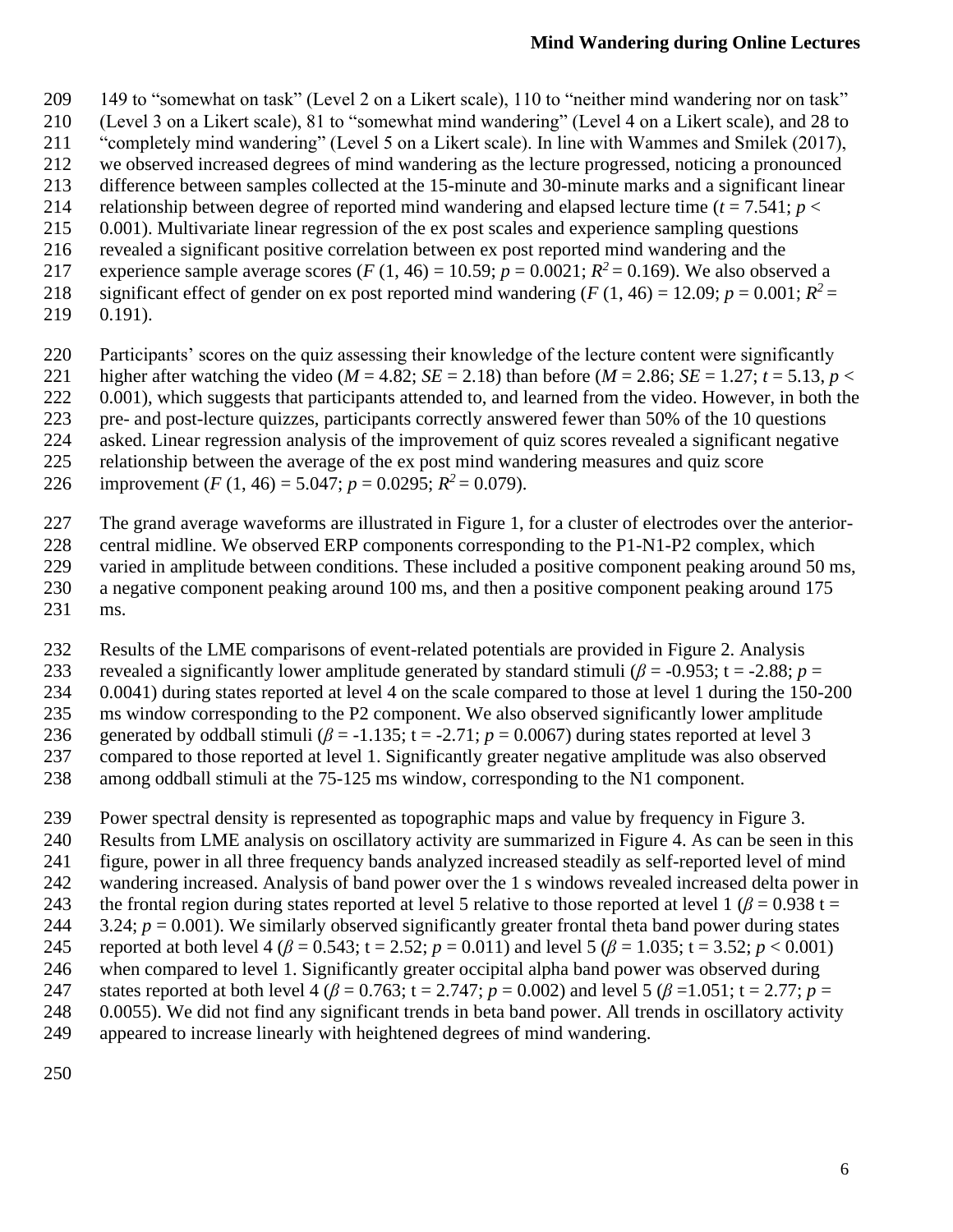#### **5 Discussion**

We corroborated some of the past frequency domain findings, namely that of increased frontal theta

 and delta band power during mind wandering, which were also reported by Braboszcz and Delorme (2011) and other literature (van Son et al., 2019). However, we did not observe the same trend of

decreased occipital alpha reported by Braboszcz and Delorme (2011) and instead observed increased

occipital alpha during states of reported mind wandering. Furthermore, contrary to Braboszcz and

- 257 Delorme (2011) and subsequent studies (Xu & et al., 2018), we observed decreased, rather than
- increased, P2 amplitudes during periods of heightened mind wandering during level 4 of the Likert
- scale, though not level 5. The lack of significance of the latter may be due to the imbalance of the
- 260 number of trials in the level 1 ("completely on task"; 1472 standard / 278 oddball trials) and level 5
- ("completely mind wandering"; 362 standard / 72 oddball trials) bins, however.
- It is possible that the differences observed in P2 amplitude are due to the differences in the tasks and
- experience sampling methods employed by study and the one conducted by Braboszcz and Delorme
- (2011). The first difference between the studies is that Braboszcz and Delorme (2011) employed a different experience sampling method involving a counting task, rather than a random prompt. The
- second difference is that the prior study investigated mind wandering in a meditation context, with no
- ongoing lecture video or related soundtrack. Seli et al. (2015; 2018) posit that mind wandering is
- better understood as a series of distinct phenomena united by family resemblances, rather than a
- uniform mechanism. It is possible that mind wandering experienced during an e-learning task is
- distinct from mind wandering observed during meditation.
- An alternative explanation for these results is that the reduction in P2 amplitude is the result of
- sensory gain control which is lost when not attenuated to the task of learning. In a series of
- experiments described by Kam et al. (2011, 2014), ERP responses to images of painful situations
- were consistently found to be attenuated during states of mind wandering. It is thus possible that the
- pattern observed in our study similarly reflects a sort of "tuning out" of the outside world as attention drifts away from the task and towards unrelated thoughts. Furthermore, the questionnaire results in
- our experiment revealed a clear relationship between mind wandering and lecture length. A possible
- explanation for these results is that many participants occasionally deliberately engaged in mind
- wandering throughout the video due to boredom.
- Another interesting difference between our results and those reported by Braboszcz and Delorme
- (2011) is that though we observed consistent patterns at the delta and theta bands, we did not
- replicate their findings of decreased beta power during states of mind wandering. It is possible that
- we did not observe differences in beta because users were engaged in a cognitive task (that of the
- online lecture) despite being in a state of mind wandering. Heightened beta activity is known to
- reflect active cognitive processing (Ray & Cole, 1985), and it is possible that differences in beta
- activity observed by Braboszcz and Delorme (2011) reflect differences in cognitive processing when
- participants lost count during states of mind wandering, but not during online lectures.
- We also observed increased occipital alpha power during states of reported mind wandering. This finding conflicts with results reported by Dhindsa et al. (2019) who found that mind wandering was
- associated with decreased occipital alpha among 15 participants who similarly attended a lecture.
- However, other studies reported a correlation between EEG alpha activity and reported mind
- wandering (Baldwin et al., 2017; Compton et al., 2019) when engaged in monotonous activities. We
- similarly interpret our results to support the notion that increased alpha is associated with mind
- wandering during monotonous activities.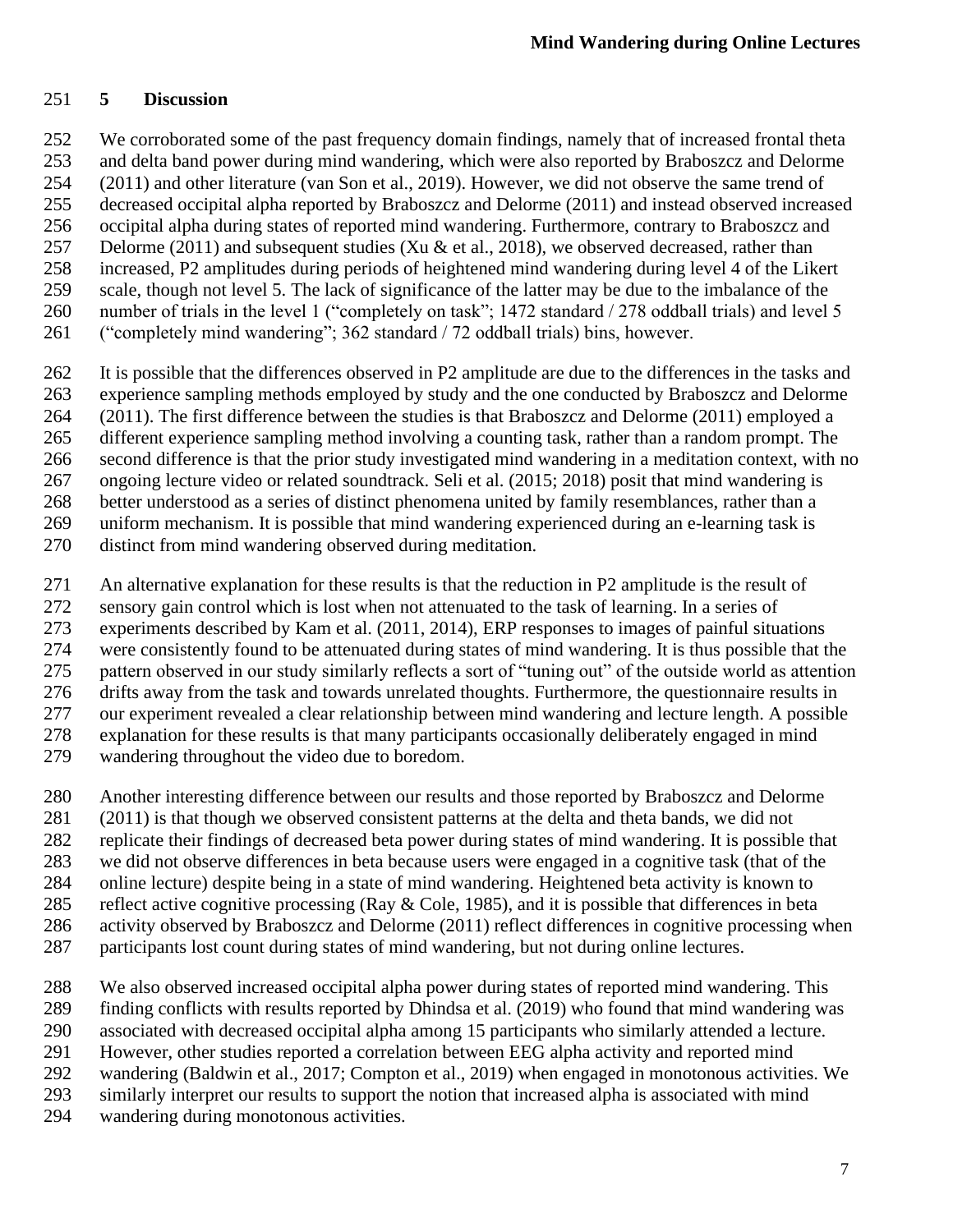- A limitation to our findings was that task load was not significantly associated with either mind
- wandering or learning. We would expect task load to have either a positive or u-shaped impact on
- learning in this case. The cognitive theory of multimedia learning (Mayer & Moreno, 2003) posits
- 298 that task load generated by extraneous factors inhibits learning but that a moderate degree of cognitive load facilitates learning. Future research could explore the relationship between min
- cognitive load facilitates learning. Future research could explore the relationship between mind
- wandering and cognitive load to potentially discover how these factors interact using different measures than the NASA TLX. Such future work could include an active or mentally demanding
- task, which was not observed by this study.
- Finally, though we sought to distinguish between varieties of technology-related and technology-
- unrelated mind wandering using the ex post scales, we did not distinguish the possible varieties of
- mind wandering. There is growing awareness about differences varieties of mind wandering
- experiences, particularly among spontaneous and deliberate mind wandering (Seli et al., 2015).
- Future work may explore different dimensions of the mind wandering constructs, the relationship
- with the findings described in this study, and their effect on learning outcomes.
- Regardless of these limitations, the findings overall suggest that attention is redirected away from
- videos and towards external stimuli during periods of mind wandering during online lecture use, and
- that this may explain the negative impact of mind wandering in learning environments. E-learning
- technology users may benefit from techniques which limit mind wandering. Developers of such
- technologies may wish to consider factors which limit mind wandering in multimedia and curriculum
- design, such as through the use of active learning techniques, or by employing a blend of both
- synchronous and asynchronous content.

### **6 Data Availability**

The datasets generated by this study are available on request to the corresponding author.

# **7 Ethics Statement**

- This study was carried out in accordance with the recommendations of the Dalhousie University
- Research Ethics Board in Canada with informed written consent from all subjects, in accordance with
- the Canadian Tri-Council Policy Statement on Ethical Conduct for Research Involving Humans and
- the Declaration of Helsinki.

# **8 Author Contributions**

 CC designed the study under the supervision of AN. CC collected the data. CC analyzed the data under the supervision of AN. CC and AN wrote the final manuscript.

# **9 Funding**

- The research was supported by the NSERC PGS-D 600791 and Killam Pre-doctoral scholarships to
- CC. AN is supported by a Discovery Grant from the Natural Sciences and Engineering Research
- Council of Canada, and the Canada Foundation for Innovation.

# **10 Conflict of Interest Statement**

- The authors declare that the research was conducted in the absence of any commercial or financial
- relationships that could be construed as a potential conflict of interest.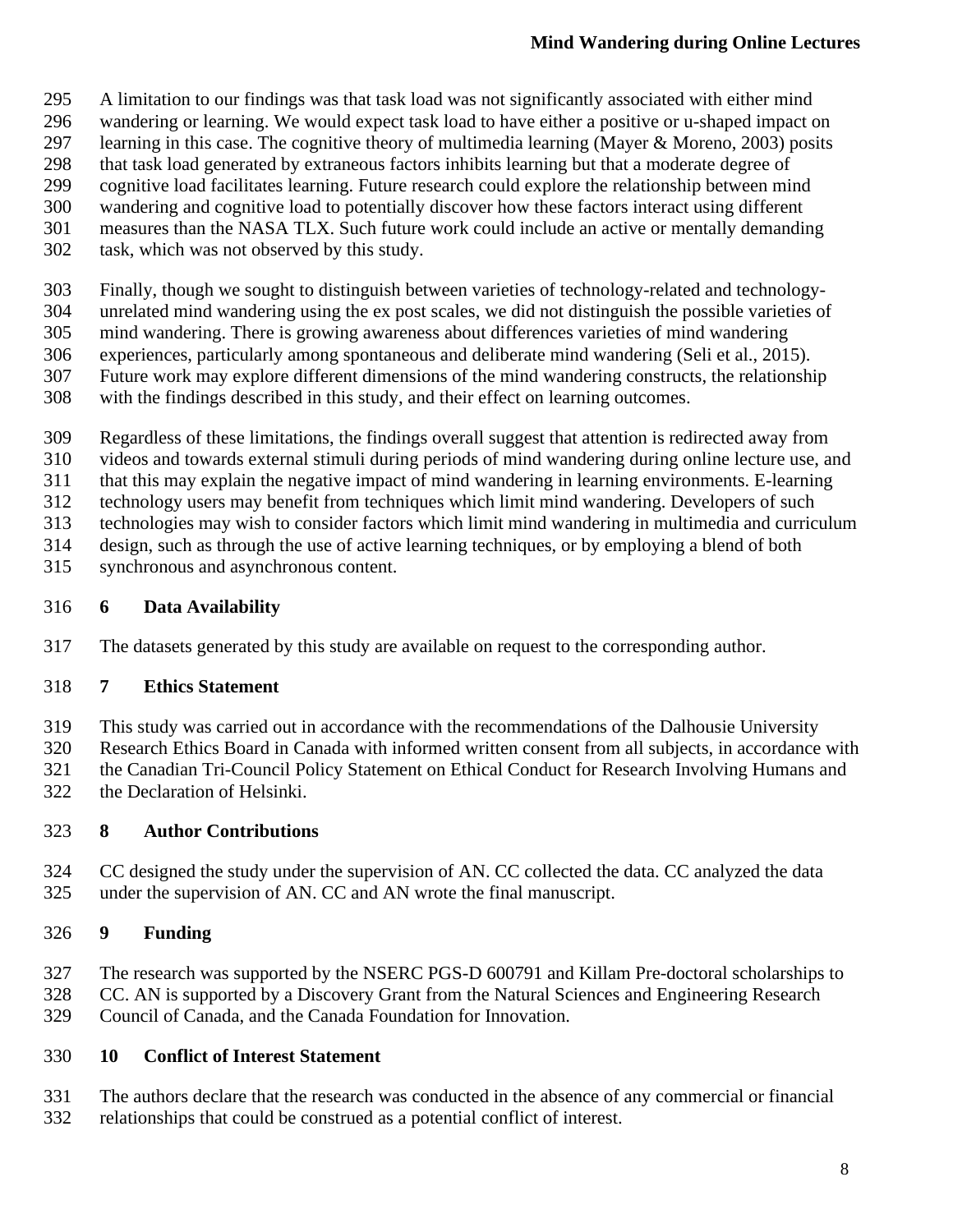#### **11 Acknowledgements**

- The results reported in this work were the product of a study completed as part of Colin Conrad's
- dissertation. We would like to thank Michael Bliemel, Vlado Keselj for their role in the supervision of the dissertation research.

#### **12 References**

- Baker, D. (2013). Arduino sound to TTL trigger for EEG. Retrieved from
- https://bakerdh.wordpress.com/ (Online; accessed January 3 2019)
- Baldwin, C. L., Roberts, D. M., Barragan, D., Lee, J. D., Lerner, N., & Higgins, J. S. (2017).
- Detecting and quantifying mind wandering during simulated driving. *Frontiers in human neuroscience*, *11*, 406.
- Braboszcz, C., & Delorme, A. (2011). Lost in thoughts: neural markers of low alertness during mind wandering. *Neuroimage 54*, 3040-3047.
- Compton, R. J., Gearinger, D., & Wild, H. (2019). The wandering mind oscillates: EEG alpha power is enhanced during moments of mind-wandering. *Cognitive, Affective, & Behavioral Neuroscience 19*(5), 1184-1191.
- Conrad, C. and Newman, A. (2019). Measuring the impact of mind wandering in real time using an
- auditory evoked potential. In Davis, F. D., Riedl, R., vom Brocke, J., Léger, P. M. and Randolph A. B. (eds.), *Information Systems and Neuroscience* (pp. 37-45). Springer.
- Dhindsa, K., Acai, A., Wagner, N., Bosynak, D., Kelly, S., Bhandari, M., Petrisor, B. & Sonnadara,
- R. R. (2019). Individualized pattern recognition for detecting mind wandering from EEG during live
- lectures. *PloS One 14*(9), e0222276.
- Flaherty, C. (April 29 2020). Zoom Boom. *Insider Higher Ed*. Retrieved from
- https://www.insidehighered.com/news/2020/04/29/synchronous-instruction-hot-right-now-it-
- sustainable (Online; accessed July 31 2020).
- Forrin, N. D., Mills, C., D'Mello, S. K., Risko, E. F., Smilek, D., & Seli, P. (2020). TL; DR: longer
- sections of text increase rates of unintentional mind-wandering. *The Journal of Experimental Education*, 1-13.
- Fu, E. (2017). Introduction to venture capital. Retrieved from
- https://www.youtube.com/watch?v=L8N0Xl6Taegt=3860s (Online; accessed January 3 2019)
- Gramfort, A., Luessi, M., Larson, E., Engemann, D. A., Strohmeier, D., Brodbeck, C., Goj, R., Jas,
- M., Brooks, T., Parkkonen, L., & Hämäläinen, M. (2013). MEG and EEG data analysis with MNE-Python. *Frontiers in Neuroscience 7*, 267.
- Gramfort, A., Luessi, M., Larson, E., Engemann, D. A., Strohmeier, D., Brodbeck, C., Goj, R., Jas,
- M., Brooks, T., Parkkonen, L., & Hämäläinen, M. (2014). MNE software for processing MEG and
- EEG data. *Neuroimage 86*, 446-460.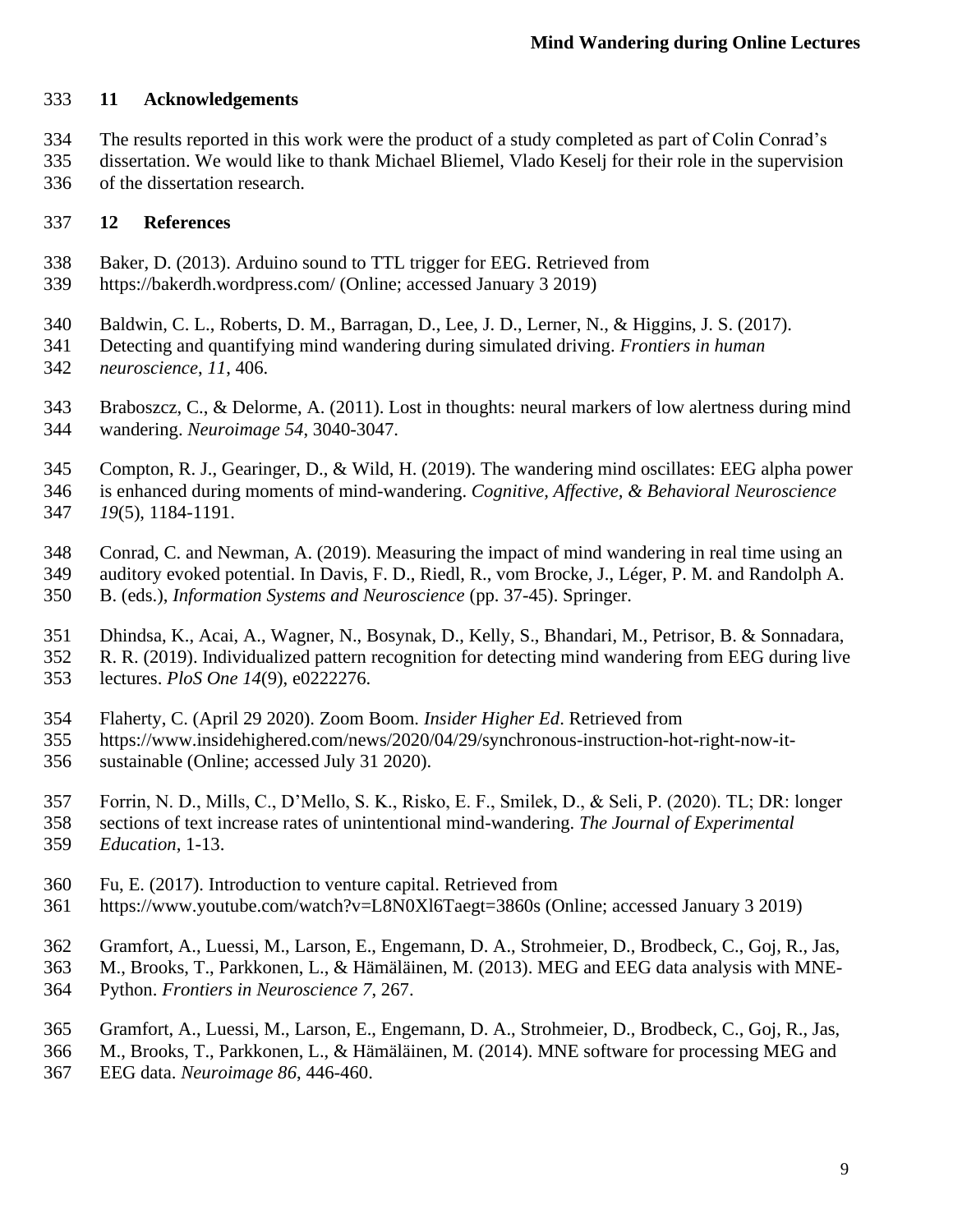- Hasenkamp, W., Wilson-Mendenhall, C. D., Duncan, E., & Barsalou, L. W. (2012). Mind wandering
- and attention during focused meditation: a fine-grained temporal analysis of fluctuating cognitive
- states. *Neuroimage 59*, 750-760.
- Hyvarinen, A. (1999). Fast and robust fixed-point algorithms for independent component analysis. *IEEE transactions on Neural Networks 10*, 626–634.
- Kam, J. W., Dao, E., Farley, J., Fitzpatrick, K., Smallwood, J., Schooler, J. W., & Handy, T. C.
- (2011). Slow fluctuations in attentional control of sensory cortex*. Journal of Cognitive Neuroscience, 23*(2), 460-470.
- Kam, J. W., Xu, J., & Handy, T. C. (2014). I don't feel your pain (as much): The desensitizing effect
- of mind wandering on the perception of others' discomfort. *Cognitive, Affective, & Behavioral Neuroscience, 14*(1), 286-296.
- Mayer, R. E., & Moreno, R. (2003). Nine ways to reduce cognitive load in multimedia learning. *Educational Psychologist*, *38*(1), 43-52.
- Mrazek, M. D., Phillips, D. T., Franklin, M. S., Broadway, J. M., & Schooler, J. W. (2013). Young and restless: validation of the Mind-Wandering Questionnaire (MWQ) reveals disruptive impact of
- mind-wandering for youth. *Frontiers in Psychology 4*, 560.
- O'Callaghan, F. V., Neumann, D. L., Jones, L., & Creed, P. A. (2017). The use of lecture recordings in higher education: A review of institutional, student, and lecturer issues. *Education and Information*
- *Technologies, 22*(1), 399-415.
- Peirce, J. W. (2007). PsychoPy psychophysics software in Python. *Journal of Neuroscience Methods*, 162, 8-13.
- Ray, W. J., & Cole, H. W. (1985). EEG alpha activity reflects attentional demands, and beta activity reflects emotional and cognitive processes. *Science, 228*(4700), 750-752.
- Schooler, J. W. (2004). Zoning out while reading: Evidence for dissociations between experience and
- metaconsciousness. In Levin, D. T. (ed), *Thinking and Seeing: Visual Metacognition in Adults and Children* (pp. 203-226). MIT Press.
- Seli, P., Carriere, J. S., & Smilek, D. (2015). Not all mind wandering is created equal: Dissociating deliberate from spontaneous mind wandering. *Psychological Research 79*, 750-758.
- Seli, P., Kane, M. J., Smallwood, J., Schacter, D. L., Maillet, D., Schooler, J. W., & Smilek, D.
- (2018). Mind-wandering as a natural kind: A family-resemblances view. *Trends in Cognitive*
- *Sciences*, *22*(6), 479-490.
- Smallwood, J., & Schooler, J. W. (2006). The restless mind. *Psychological Bulletin 132*, 946-958.
- Smallwood, J., & Schooler, J. W. (2015). The science of mind wandering: empirically navigating the
- stream of consciousness. *Annual Review of Psychology 66*, 487-518.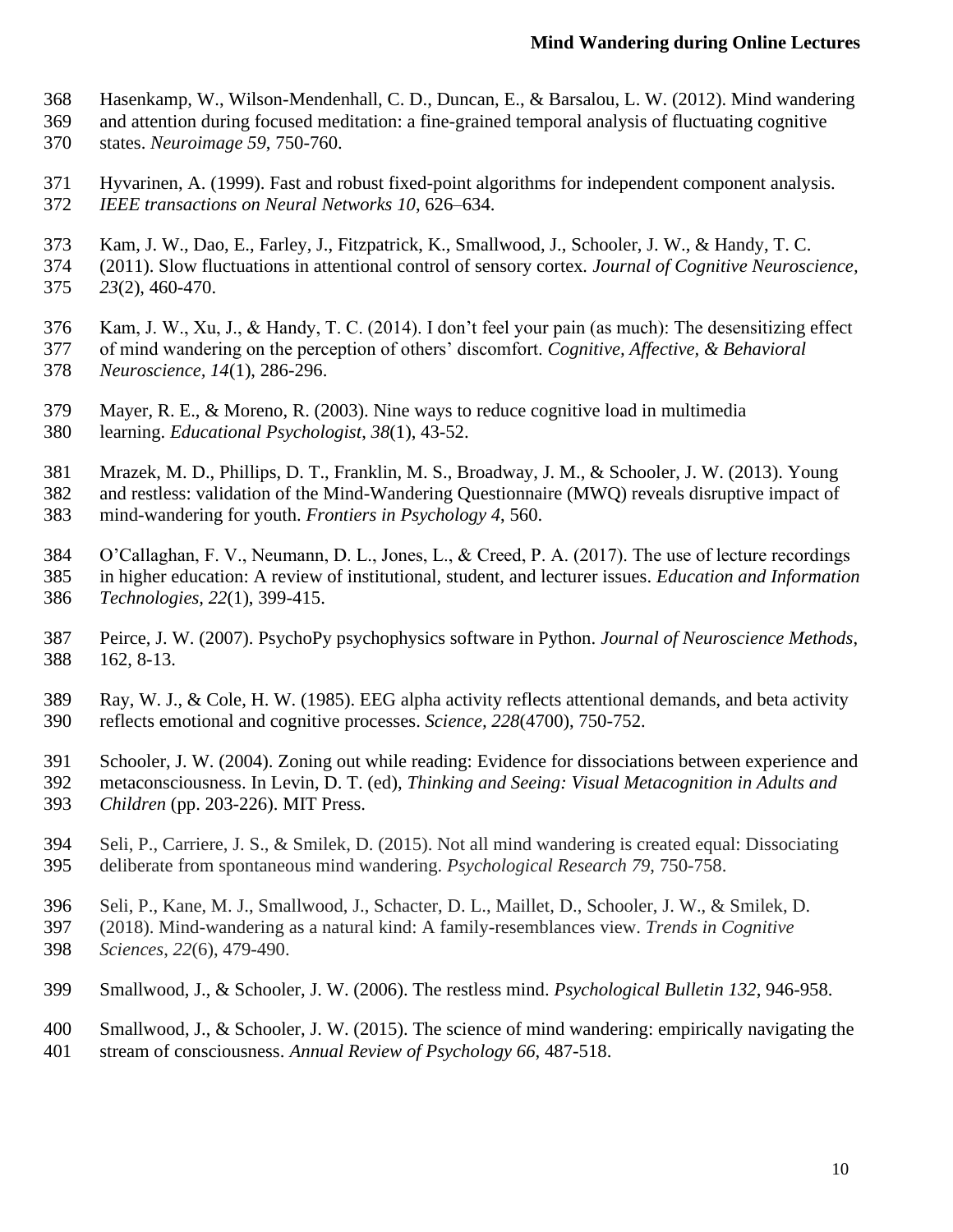- Squires, N. K., Squires, K. C., & Hillyard, S. A. (1975). Two varieties of long-latency positive waves
- evoked by unpredictable auditory stimuli in man. *Electroencephalography and Clinical*
- *Neurophysiology 38*, 387-401.
- Szpunar, K., Moulton, S., & Schacter, D. (2013). Mind wandering and education: from the classroom to online learning. *Frontiers in Psychology 4*. doi: 10.3389/ fpsyg.2013.00495
- van Son, D., De Blasio, F. M., Fogarty, J. S., Angelidis, A., Barry, R. J., & Putman, P. (2019).
- Frontal EEG theta/beta ratio during mind wandering episodes. *Biological Psychology 140*, 19-27.
- Xu, J., Vik, A., Groote, I. R., Lagopoulos, J., Holen, A., Ellingsen, Ø., Haberg, A., & Davanger, S.
- (2014). Nondirective meditation activates default mode network and areas associated with memory
- retrieval and emotional processing. *Frontiers in Human Neuroscience 8*. doi:
- 10.3389/fnhum.2014.00086.
- Xu, J., Friedman, D., & Metcalfe, J. (2018). Attenuation of Deep Semantic Processing during Mind Wandering: An ERP study. *Neuroreport*, *29*(5), 380.
- Wammes, J. D. & Smilek, D. (2017). Examining the influence of lecture format on degree of mind wandering. *Jorunal of Applied Research in Memory and Cognition, 6*(2), 174-184.
- Wammes, J. D., Boucher, P. O., Seli, P., Cheyne, J. A., & Smilek, D. (2016). Mind wandering during
- lectures I: Changes in rates across an entire semester. *Scholarship of Teaching and Learning in Psychology 2*, 13-32.
- Welch, P. (1967). The use of fast Fourier transform for the estimation of power spectra: a method
- based on time averaging over short, modified periodograms. *IEEE Transactions on Audio and Electroacoustics*, *15*(2), 70-73.
- 
- Williams, A., Birch, E., & Hancock, P. (2012). The impact of online lecture recordings on student
- performance. *Australasian Journal of Educational Technology, 28*(2). doi:
- https://doi.org/10.14742/ajet.869
- Wood, S. (2020). Mgcv: Mixed GAM computation vehicle with automatic smoothness estimation. R package version 1.8-33.
- Zhang, Y., & Kumada, T. (2017). Relationship between workload and mind-wandering in simulated
- driving. *PloS One 12*. doi: 10.1371/journal.pone.0176962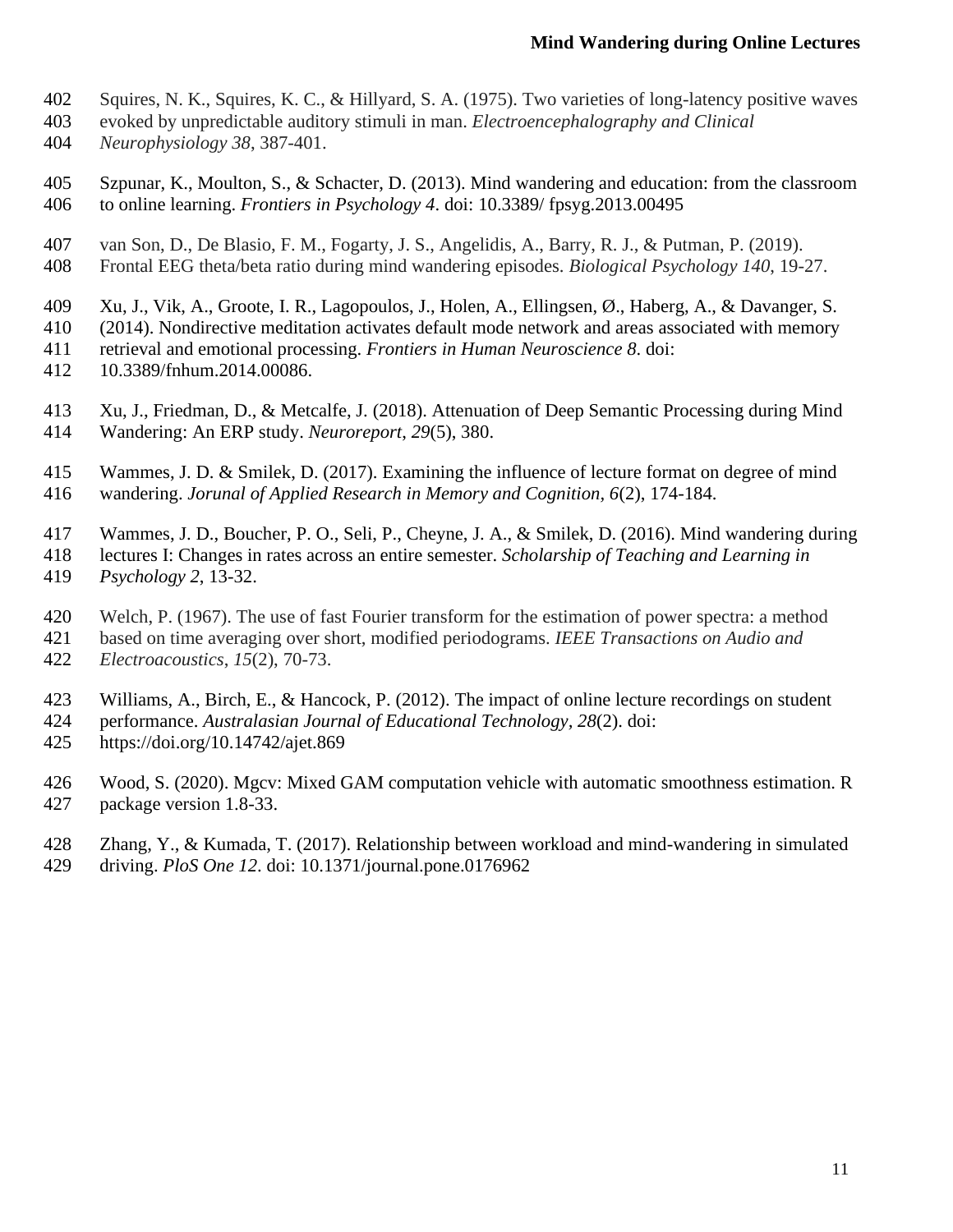

**Figure 1**: Effect of the extremes of the mind wandering states ("completely on task", "completely

mind wandering") on event-related potentials elicited by standard and oddball stimuli. (A) Grand

average waveform at channels Fz, F3, F4, FC3, FC4, Cz, C3, and C4 for the two states. (B)

Topographic maps depicting the average ERP difference between "completely on-task" and

"completely mind wandering" during the 75-125 ms and 150-200 ms windows.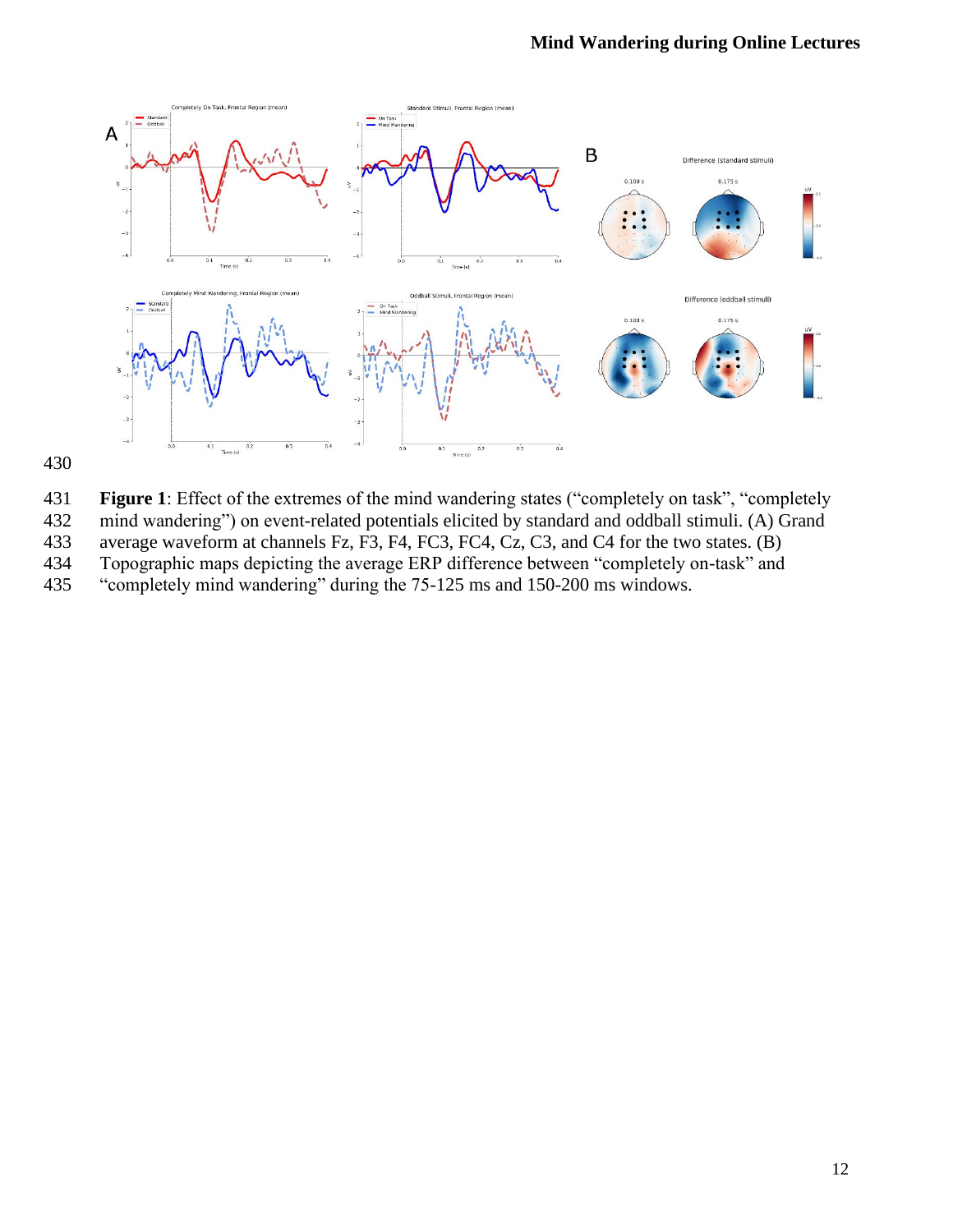





125 ms window were not significantly different during the various reported mind wandering states,

though responses to oddball stimuli were significantly lower. (B) Responses to standard stimuli at the

150-200 ms windows were consistently lower, though only significantly so during the "somewhat

mind wandering" state.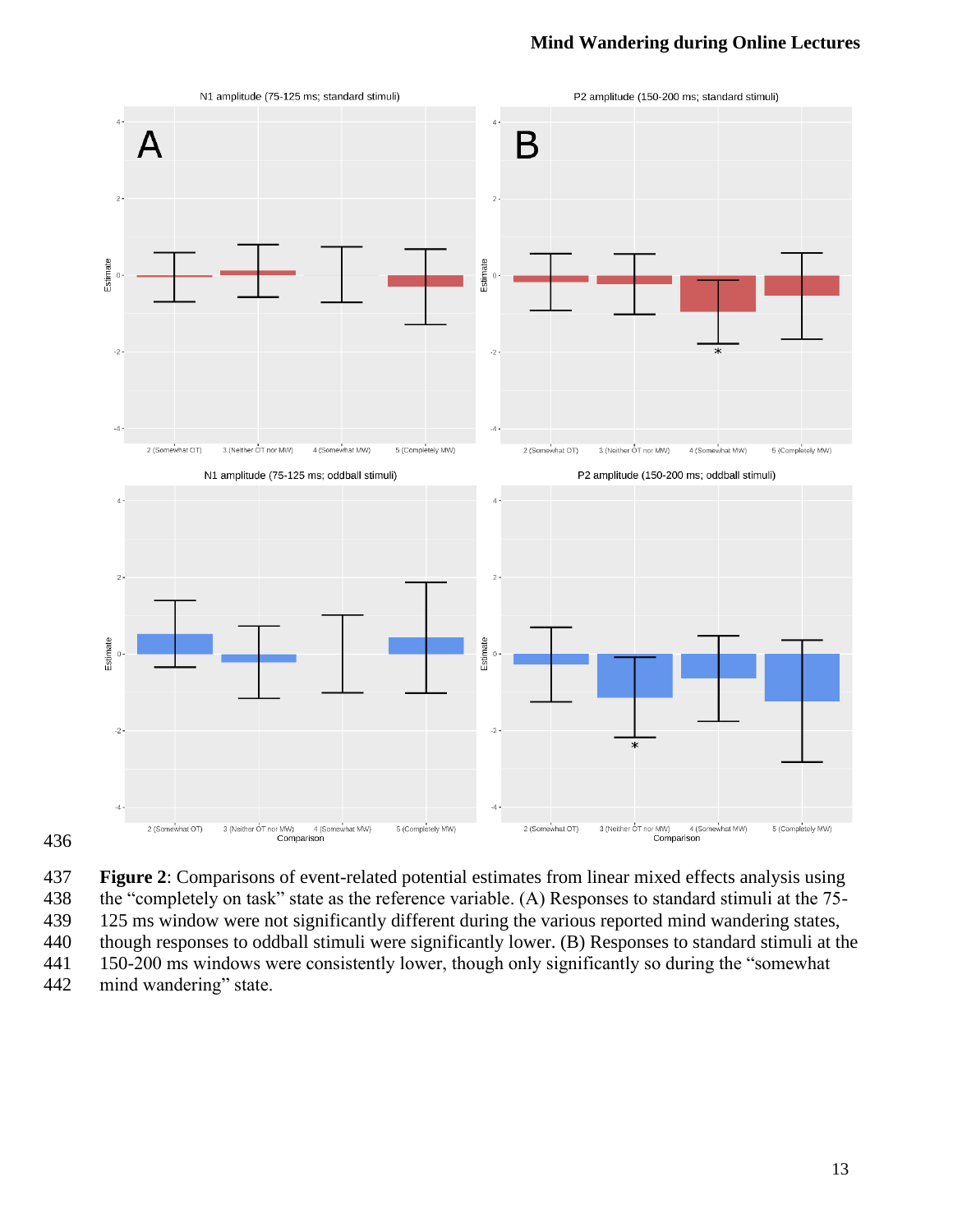

#### 

**Figure 3**: Effect of the extremes of the mind wandering states ("completely on task", "completely

- mind wandering") on power spectral density (PSD). (A) Topographic illustrations of PSD for the two
- states illustrate differences in delta and theta power in the frontal region, as well as increased alpha in
- the occipital region. (B) Average PSD in response to various stimuli are illustrated for channels Fz,
- Fp1, Fp2, F3 and F4 are represented. (C) Average PSD in response to various stimuli are again
- represented but for channels Poz, Oz, O1 and O2.